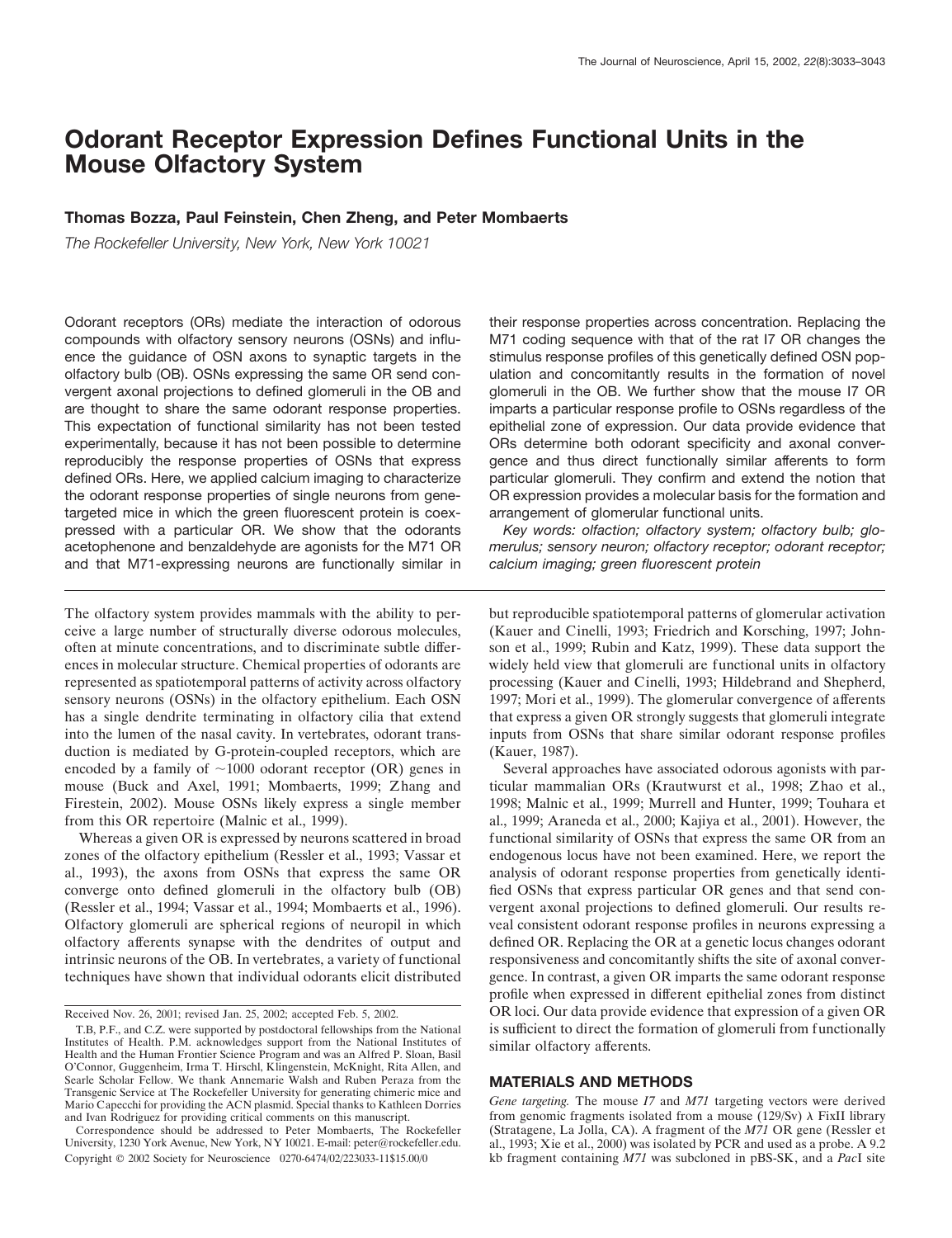was engineered three nucleotides downstream of the stop codon by recombinant PCR, creating the plasmid *M71/Pac*. A cassette containing *IRES-tauGFP-LTNL* (Rodriguez et al., 1999) was inserted into the *Pac*I site of *M71/Pac*, yielding the *M71-IRES-tauGFP-LTNL* targeting vector.

For OR swaps, the *M71* coding sequence was replaced exactly from the start codon to the stop codon with the rat and mouse *I7* coding sequences without the insertion of linker sequences or extraneous nucleotides. The coding sequence of the rat *I7* OR gene (Buck and Axel, 1991) was isolated by PCR from an adenovirus vector (Ad-I7) (Zhao et al., 1998), cloned, and sequenced. For the rI7 $\rightarrow$ M71 targeted mutation, the *IRES*-*GFP-IRES-taulacZ* sequence was inserted as a cassette, along with *pgkneo* flanked by loxP sites (Rodriguez et al., 1999). For the mI7 $\rightarrow$ M71 targeted mutation, a cassette containing a self-excising *pgk-neo* gene, ACN (Bunting et al., 1999), and *IRES-tauGFP* sequences (*ires-tauGFP-ACNF*) was inserted into the *Pac*I site. For mouse I7, a 7.1 kb fragment containing the *I7* coding sequence was subcloned into pBS-KS and engineered with a *Pac*I site three nucleotides downstream of the stop codon, into which was inserted the *IRES-tauGFP-ACNF* cassette.

Targeting vectors were linearized with *Pme*I and electroporated into E14 embryonic stem (ES) cells as described previously (Mombaerts et al., 1996). Genomic DNA from G418-resistant ES clones was analyzed by Southern blot hybridization with probes external to the targeting vectors. For the M71-G mutation (ES clone A43/Cre14), the selectable markers were removed through Cre recombinase-mediated recombination in ES cells, using negative selection with ganciclovir to select against expression of HSV-tk (Mombaerts et al., 1996). For the rI7 $\rightarrow$ M71-G mutation (ES clone IMGT49), the *neo*-selectable marker was removed *in vivo* by crossing heterozygous mice to EIIa-Cre transgenic mice (Lakso et al., 1996). Interbreeding mice with the recombined loxP allele produced a line that was homozygous for the targeted mutation and negative for the Cre transgene. For mI7-G and mI7 $\rightarrow$ M71-G strains (ES clones I7TG186 and I7M7150), germline excision of the *neo* cassette and transmission of the loxP alleles were confirmed by PCR analysis in F1 progeny. Mice are in a mixed  $(129 \times C57BL/6J)$  background.

*Whole-mount analysis.* Unfixed epithelial whole mounts were imaged using a confocal microscope (LSM-510; Zeiss, Oberkochen, Germany). Whole mounts of the OB were viewed using a Zeiss SV11 fluorescence stereomicroscope with a cooled CCD camera (SensiCam; Cooke Corporation, Auburn Hills, MI).

*Cell dissociation and calcium imaging.* Two to 3-week-old mice were used for physiological experiments. Isolation of mouse OSNs and loading with fura-2 AM were performed as described previously (Bozza and Kauer, 1998). Ratiometric calcium imaging (340 and 380 nm excitation) was performed using an inverted microscope (Diaphot; Nikon, Tokyo, Japan) equipped with a  $40\times$ , 1.3 numerical aperture objective, a filter wheel (Sutter Instruments, Novato, CA), and a 75 W xenon lamp attenuated with neutral density filters. OSNs were identified by bright-green fluorescence and by the presence of an intact dendrite and cilia. Green fluorescent protein (GFP) and fura-2 fluorescence could be separated using appropriate filters (GFP, 475DF40 excitation, 505LP dichroic, 535/50 emission; fura-2, 340HT15 and 380HT15 excitation, 430DCLP dichroic, 470EFLP emission; Omega Optical, Brattleboro, VT). Images were acquired using a cooled CCD camera (SensiCam; Cooke Corporation); image frames ( $640 \times 512$  pixels) were integrated for 80 msec and binned  $2 \times 2$ . Ratio image pairs were acquired at 0.5 Hz during stimulus delivery and 0.25 Hz between stimuli; ratios were calculated from the average pixel values over OSN cell bodies after background subtraction. Filter wheel control and image acquisition were performed using Metafluor 4.0 (Universal Imaging Corporation, West Chester, PA).

Only OSNs that responded to high  $K^+$  Ringer's solution (100 mm KCl) were analyzed. Brief pulses of  $500 \mu M$  3-isobutyl-1-methylxanthine (IBMX) did not consistently induce somatic calcium changes in odorant responsive mouse OSNs. In contrast,  $10 \mu$ M forskolin always elicited a short-latency  $Ca^{2+}$  response in odorant-responsive OSNs but was ineffective in neurons that lacked cilia (data not shown), did not respond to odorants, or were deficient in an olfactory cyclic nucleotide-gated channel subunit (Zheng et al., 2000). All odorant responses were repeated at least once. Replicate response amplitudes were averaged, or, in cases in which response amplitude ran down over time, the largest response to a particular stimulus was included. The size of the dots in the dot plots is proportional to the amplitude of the calcium response to an odorant at the given concentration, relative to the amplitude of the response to KCl in the same neuron. For the plots, a threshold of  $1\%$  (or approximately one SD from baseline across cells) is set for the smallest dot.

All dose–response data were derived from estimates of absolute

 $[Ca^{2+}]$ <sub>i</sub> determined from *in situ* calibrations within cells using standard methods (Grynkiewicz et al., 1985; Kao, 1994). The relationship between the normalized  $[Ca^{2+}]$ <sub>i</sub> response amplitudes, *R*, and odorant concentration, *C*, was fitted by the Hill equation  $R = 1/[1 + (EC_{50}/C)^n]$  to obtain  $EC_{50}$  values.

Odorants were of the highest purity available ( $\geq$ 98% pure) and were purchased from Fluka (Neu-Ulm, Germany), Sigma (St. Louis, MO), and Aldrich (Milwaukee, WI) or were gifts from Givaudan Roure (Dübendorf, Switzerland). Individual odorants and mixtures were made up as 1 mM stocks and diluted to a final working concentration in Ringer's solution. IBMX and forskolin (Sigma) were prepared as 50 and 500 mM stocks, respectively, in DMSO and diluted in Ringer's solution. Stimuli were bath applied in 4 sec pulses using a gravity-fed superfusion system.

# **RESULTS**

## **Gene targeting at the** *M71* **locus**

The M71 OR (Ressler et al., 1993; Xie et al., 2000) was chosen for functional analysis because axons of M71-expressing OSNs project to glomeruli in the dorsal OB, a region that is amenable to future anatomical and physiological analysis *in vivo*. The M71 OR is a close homolog of M72 (Zheng et al., 2000). Previous *in situ* hybridization studies had shown that a *M71* probe labels a small subset of glomeruli in the dorsal OB (Ressler et al., 1993).

To vitally label *M71*-expressing OSNs (M71 OSNs), we generated a strain of mice using gene targeting in which an internal ribosome entry site (*IRES*) and the coding sequence for the fluorescent, axonal marker tauGFP (Rodriguez et al., 1999) were inserted downstream of the *M71* coding sequence, producing the *M71-IRES-tauGFP* (M71-G) mutation (Fig. 1*A*). In these mice, neurons that express the *M71* locus transcribe a bicistronic mRNA, allowing for the translation of the tauGFP marker without altering the *M71* coding sequence. Expression of tauGFP from the *M71* locus results in bright green fluorescence in neuronal cell bodies distributed throughout the dorsal zone of the olfactory epithelium (Fig. 1*B*).

To correlate an odorant-response phenotype with a particular OR coding sequence, a receptor "swap" was generated by gene targeting in which the rat *I7* coding sequence replaces the mouse *M71* coding sequence at the *M71* locus ( $rI7 \rightarrow M71$ ) (Fig. 1*A*). Consequently, OSNs that transcribe this modified *M71* allele  $(rI7 \rightarrow M71 \text{ OSNs})$  express the rat I7 OR instead of the mouse M71 OR; this is also the case in mice heterozygous for the mutation as a result of monoallelic expression (Chess et al., 1994; Strotmann et al., 2000). Rat I7 was chosen because its response profile has been characterized in great detail (Krautwurst et al., 1998; Zhao et al., 1998; Wetzel et al., 1999; Araneda et al., 2000), but its response profile has not been thoroughly examined in individual OSNs. To label neurons expressing the  $rI7 \rightarrow M71$ allele, *IRES-GFP* and *IRES-taulacZ* were appended immediately after the rat *I7* coding sequence, producing the  $rI7 \rightarrow M71$ -IRES- $GFP\text{-}IRES\text{-}taulacZ (rI7 \rightarrow M71-G)$  mutation (Fig. 1*A*). The double *IRES* construct results in the translation of two separate markers, along with the OR from a tricistronic mRNA (Zheng et al., 2000). This allows the identification of  $rI7 \rightarrow M71$  OSNs and axons by intrinsic GFP fluorescence and the discrimination of these cells from M71 OSNs by 5-bromo-4-chloro-3-indolyl- $\beta$ -Dgalactopyranoside  $(X$ -gal $)$  staining for  $\beta$ -galactosidase activity. In this mouse strain, the zonal distribution of GFP-labeled neurons is the same as observed in M71-G mice, indicating that the expression pattern of the *M71* locus is preserved (Fig. 1*C*).

#### **Imaging of vitally labeled OSNs**

Odorant responsiveness of GFP-labeled OSNs was measured using fura-2 calcium imaging in single cells; calcium imaging has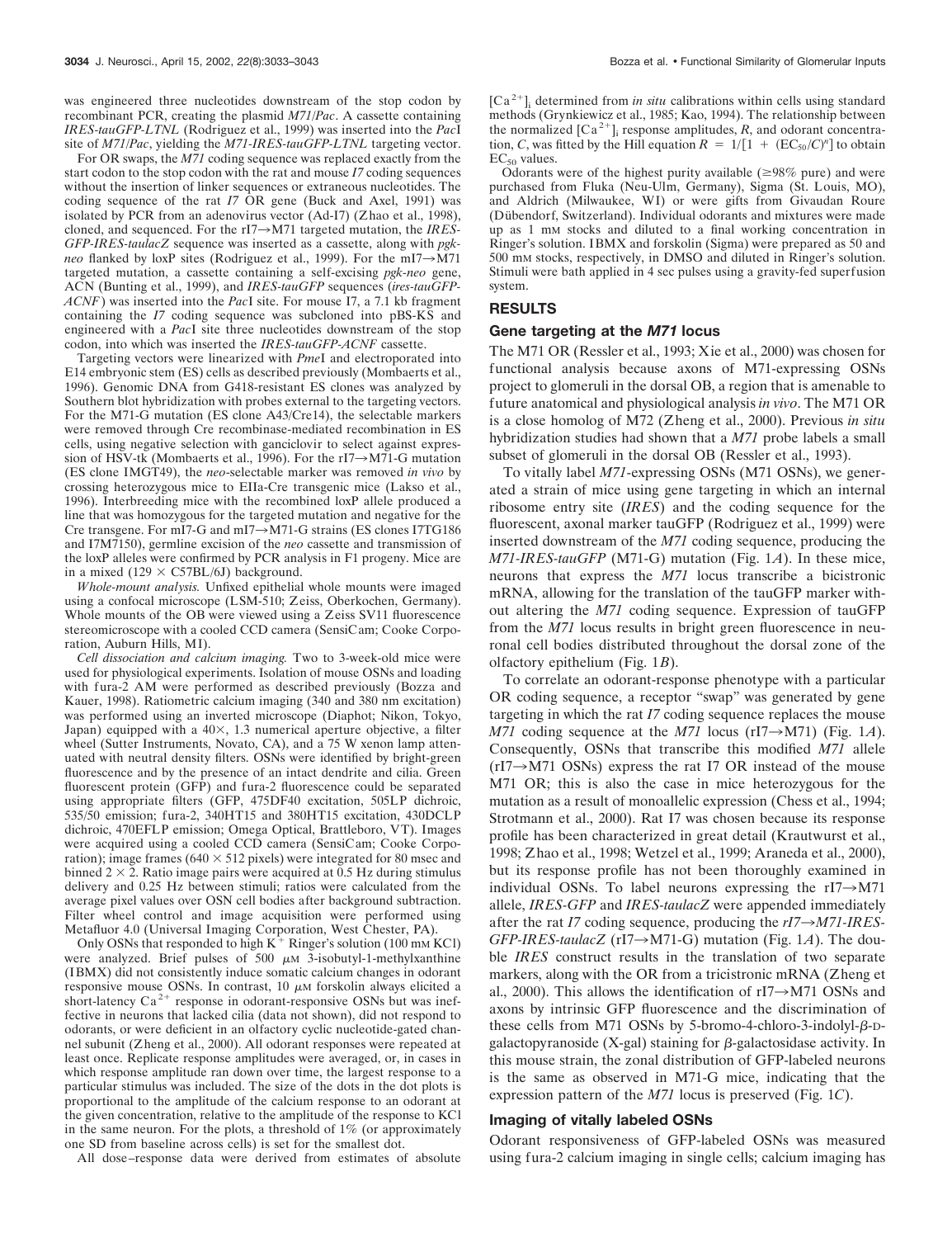

*Figure 1.* Vital labeling of M71 and  $rI7 \rightarrow M71$  OSNs. *A*, Wild-type *M71* OR locus (*1*) showing the unmodified *M71* coding sequence (*light blue box*) is shown with the *M71-IRES-tauGFP* targeting vector (*TV*). Relevant restriction sites are indicated (*R*, *Eco*RI). The *M71* coding sequence is followed immediately after the stop codon by the *IRES* ( *yellow box*) and the *tauGFP* coding sequence ( *green box*), thus encoding a biscistronic message. The negative selectable marker *HSV-tk* followed by the positive selectable marker *pgk-neo* ( *gray box*) are flanked by loxP sites (*red triangles*). The M71-G allele results from homologous recombination (*2*) and Cre-mediated excision of the selectable marker (*3*), leaving a single loxP site. The *black box* on the *right* represents the 3' external probe used to identify homologous recombination by Southern blot hybridization. Swap of the rat *I7* coding sequence (*orange box*) into the *M71* locus in which the *M71* coding sequence is replaced with that of rat *I7*. Both *IRES-GFP* and *IRES-taulacZ* are placed immediately downstream, thus encoding a tricistronic message. *B*, View of the medial turbinates in an epithelial whole mount from a homozygous M71-G mouse. tauGFP-labeled OSNs (*bright green*) are found in the dorsal, caudal epithelium (zone 4). Background autofluorescence reveals the overall structure of the turbinates. *Inset*, Fluorescence image of a single tauGFP-labeled M71 OSN

taken after calcium recording. Note robust fluorescence in the cell body (*bottom right*), dendrite, and olfactory cilia (*top left*). *C*, Medial view of the turbinates in a homozygous rI7 $\rightarrow$ M71-G mouse showing a similar pattern of GFP-labeled OSNs in the dorsalmost zone of the epithelium (zone 4). *D*, For comparison, all mature OSNs are labeled with GFP in an OMP-GFP mouse (Potter et al., 2001), revealing all epithelial zones. Autofluorescence in the respiratory epithelium is not visible because the exposure was adjusted for the intense GFP fluorescence from the sensory epithelium. *A*, Anterior; *D*, dorsal. Scale bar:  $B, C, D, 250 \mu m$ ; *inset in B*, 12  $\mu$ m.

been used extensively to study odorant responses in olfactory neurons from a variety of species (Schild and Restrepo, 1998). Odorants were initially presented as a set of six mixtures comprising 48 compounds (Fig. 2, *Mix A–Mix F*) to increase the probability of finding an adequate stimulus for uncharacterized ORs. This approach was first established using dissociated cells from OMP-GFP mice (Potter et al., 2001), in which the *OMP* (olfactory marker protein) coding sequence is replaced with the coding sequence for *GFP*, resulting in robust fluorescent labeling of all mature OSNs (Fig. 1*D*). These experiments served to characterize the baseline response profiles to the odorant mixtures for a random sample of neurons that expresses the entire repertoire of ORs. OMP-GFP heterozygous mice were used to avoid adverse physiological effects of the absence of OMP (Buiakova et al., 1996). The viability of labeled OSNs was assessed by KCl depolarization.

Of 121 KCl-responsive OSNs from 15 mice, 22 (18%) responded to at least one odorant mixture (Fig. 3*A*,*B*, *cells 1–22*). The proportion of responsive cells, as well as the time course and amplitudes of the responses, are similar to those seen in previous studies (Bozza and Kauer, 1998).

Odorant response profiles from OMP-GFP OSNs varied in selectivity and breadth of tuning, with neurons responding to as few as one and as many as five mixtures (Fig. 3*B*). The proportion of neurons that responded to different chemical classes of odorants varied considerably. Mix C, a set of aromatic terpenoids, and mix D, a set of aliphatic and aromatic aldehydes, were the most

effective stimuli, because 20 of 22 responsive neurons were stimulated by one or both of these mixtures. Three of nine (33%) mix D-responsive cells responded to octanal, a reported agonist for rat I7 (Krautwurst et al., 1998; Zhao et al., 1998). Mixes B, E, and F, which comprise mainly organic acids, alcohols, esters, and ketones, were much less effective at the single concentration tested. Thus, the odorant mixtures reveal the functional diversity that would be expected from OSNs expressing many distinct ORs, providing an important control for the next series of experiments.

## **Functional similarity among M71 OSNs**

We next screened for effective stimuli and characterized the response profiles of M71 OSNs. Variation in odorant response profiles could appear as differences in the subset of odorants to which cells respond or in a proportion of cells that fail to respond to the stimulus set. However, failure to respond could also indicate that a neuron lacks an intact odorant transduction pathway. To rule out the latter possibility, OSNs were tested with the phosphodiesterase inhibitor IBMX and the adenylyl cyclase activator forskolin (Frings and Lindemann, 1991; Leinders-Zufall et al., 1997; Wong et al., 2000) (see Materials and Methods). The tauGFP marker brightly labels cilia (Fig. 1*B*, *inset*), facilitating the unambiguous identification of intact neurons that retain cilia *in vitro*. This spatial distribution of tauGFP is expected if the tau domain mediates association of the marker with microtubules (Brand, 1995).

To screen for agonists and to define a preliminary response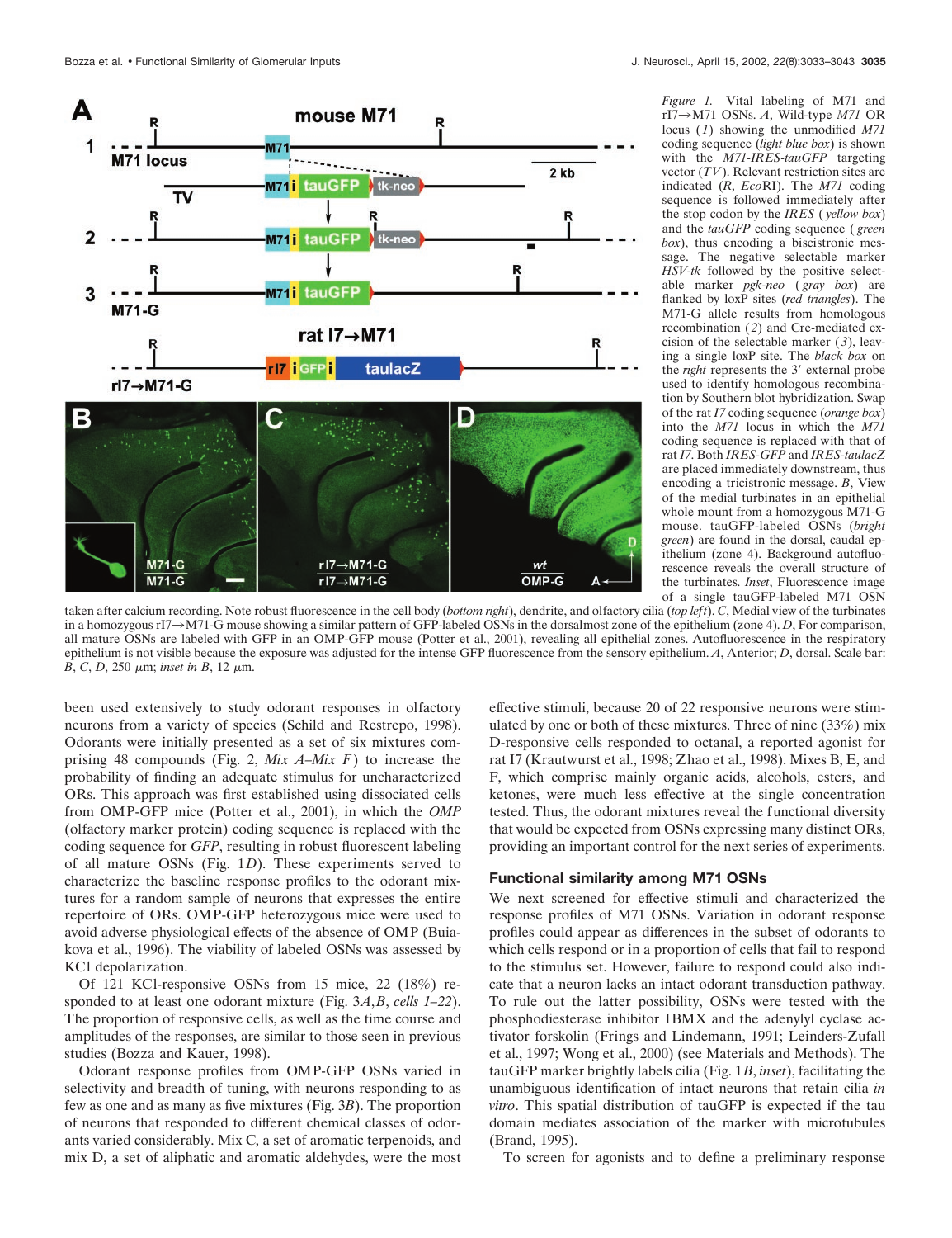

*Figure 2.* Chemical structures of odorant stimuli. The odorant stimulus set consists of 48 compounds divided into six mixtures (*Mix A–Mix F*) comprising several homologous series, including normal aliphatic and terpene alcohols, organic acids, aldehydes, esters, and ketones, as well as cyclic terpenoids and related compounds.

profile for M71 OSNs, 30 KCl-responsive neurons from 32 mice were tested with the odorant mixtures. Of 16 forskolin-responsive neurons, 14 responded to at least one of the mixtures. Of these, 12 neurons were held long enough to repeat all odorant presentations and were thus included in the analysis (Fig. 3*B*, *cells 1–22*). All 12 M71 OSNs responded to mix F, and four (33%) also exhibited a response of equal or smaller amplitude to mix D at the same concentration. Compared with our random sample of OMP-GFP OSNs, in which responses to mix F were infrequent (4 of 22 neurons; 18%), M71 OSNs responded to a restricted subset of odorant mixtures.

Next, profiles for individual compounds were characterized by testing a second set of 17 KCl-responsive neurons from 30 mice to components of mix F and mix D (Fig. 4). Of 13 forskolin-



*Figure 3.* Similarity of response profiles to mixtures in M71 OSNs. *A*, Calcium imaging traces and corresponding dot plot response profiles from individual OSNs, OMP-GFP cell 21 (*top*), and M71-G cell 6 (*bottom*). Data are  $F_{340}/F_{380}$  ratios. *Marks* under the *traces* indicate 4 sec stimulus applications. All odorant concentrations were  $25 \mu M$ . *KCl*, High K<sup>+</sup> Ringer's solution;  $A$ -F, mixes A-F; *Ion*,  $\beta$ -ionone; *Evn*, ethyl vanillin; Acp, acetophenone; Hed, hedione; 8Al, octanal; IBMX, 500 μ.Μ IBMX;  $Fsk10$ ,  $Fsk50$ , 10 and 50  $\mu$ m forskolin. The *dot size* represents the amplitude of the calcium response to an odorant at  $25 \mu$ M relative to the amplitude of the response to KCl. *B*, Plots for 22 individual OMP-GFP and 12 individual M71 OSNs tested with the odorant mixtures at  $25 \mu$ M. Whereas a wide variety of response profiles is seen in randomly selected OSNs, a restricted set of profiles is found in M71 OSNs. Scale on the *bottom right* shows the size of *dots* corresponding to selected response amplitudes.

75%

100%

125%

19

20

21

22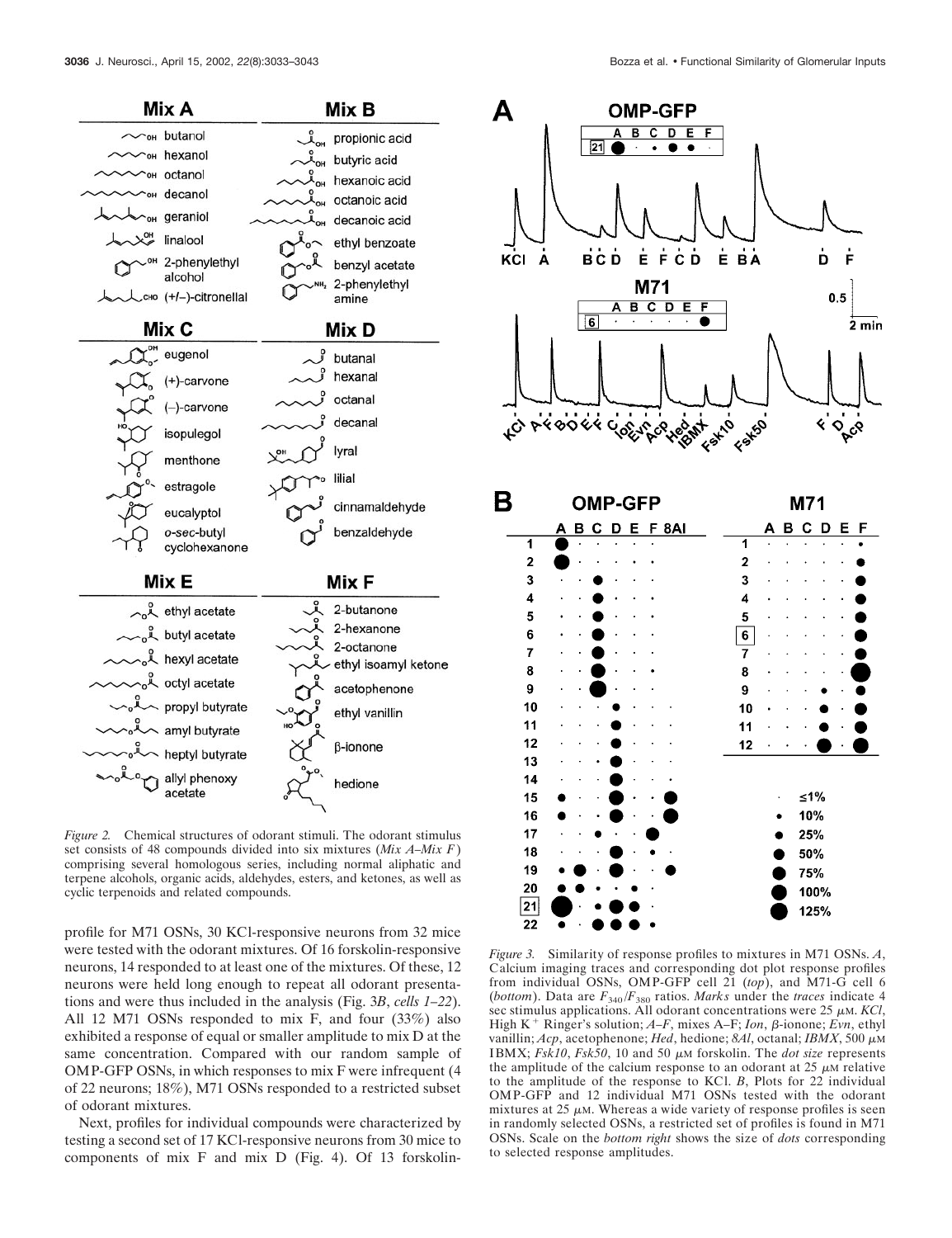

*Figure 4.* Identification of odorous agonists for M71. *A*, Calcium responses in an individual M71 OSN (*cell 15*) stimulated with individual mixture components. Odorant concentrations were  $25 \mu$ M unless otherwise noted. *KCl*, high  $K^+$  Ringer's solution; *Ion*,  $\beta$ -ionone; *Acp*, acetophenone; *Hed*, hedione; *Evn*, ethyl vanillin; *Btn*, butanone; *Hxn*, hexanone; *Oct*, octanone; *Eik*, ethyl isoamyl ketone; *Bnz25*, *Bnz50*, *Bnz100*, 25, 50, and 100 μ*M* benzaldehyde; *BOH*, benzyl alcohol; *8Al*, octanal;  $IBMX$ , 500  $\mu$ M IBMX;  $Fsk10$ , 10  $\mu$ M forskolin. *B*, Response profiles for 12 individual M71 OSNs tested with mixture components at  $25 \mu M$ . Responses are observed to the mix F component acetophenone and to the mix D component benzaldehyde. Absence of a *dot* indicates that the stimulus was not tested. Chemical structures for M71 agonists are shown (*bottom*).

responsive cells, 12 responded to at least one of the components at  $25 \mu M$  (Fig. 4, *cells 13–24*). All 12 OSNs were stimulated by the mix F component acetophenone, whereas four (33%) also exhibited large calcium increases to the mix D component benzaldehyde. Large responses to other components were not observed; sporadic small deviations from baseline may represent movement artifacts or responses to low-affinity agonists for M71. Acetophenone-responsive OSNs that exhibited no response to benzaldehyde at  $25 \mu m$  exhibited robust responses to this compound at 50 or 100  $\mu$ <sub>M</sub> (four of four cells) (Fig. 4*A*).

The variability in the response amplitudes to acetophenone and benzaldehyde could result from differences in the relative sensitivity to the two odorants across neurons, with some cells being more sensitive to acetophenone and others being equally sensitive to both compounds. Alternately, the relative sensitivity to the two compounds could be fixed (i.e., the threshold for acetophenone is



*Figure 5.* Dose–response relationships in M71 OSNs. *A*, Plot of calcium response versus odorant concentration for an M71 OSN to acetophenone (*Acp*; *filled circles*) and benzaldehyde (*Bnz*; *open circles*). *Continuous lines* represent best fits of the Hill equation to the normalized  $[Ca^{2+}]$  response amplitudes.  $EC_{50}$  values for acetophenone and benzaldehyde for this cell are 14 and 150  $\mu$ M, respectively. *B*, Plot of  $EC_{50}$  values obtained from 13 individual M71 OSNs. Each *data point* represents the  $EC_{50}$  for a single neuron. *Open circles* represent cells in which only the  $EC_{50}$  for acetophenone was determined. Filled symbols represent five neurons in which  $EC_{50}$ values were determined for both acetophenone and benzaldehyde in the same cell.  $C$ , Gaussian fit to the distribution of acetophenone  $EC_{50}$  values for M71 OSNs shown in  $B$ . The predicted mean  $EC_{50}$  for the most sensitive 10% of the neurons *(black area)* is 1.2  $\mu$ m, >10-fold lower than the mean  $EC_{50}$  for the population as a whole.

consistently lower than for benzaldehyde), but the overall sensitivity of the neurons may vary. Therefore, similarity of response profiles must be determined across concentration. A third set of 21 KCl-responsive M71 OSNs from 50 mice were tested with both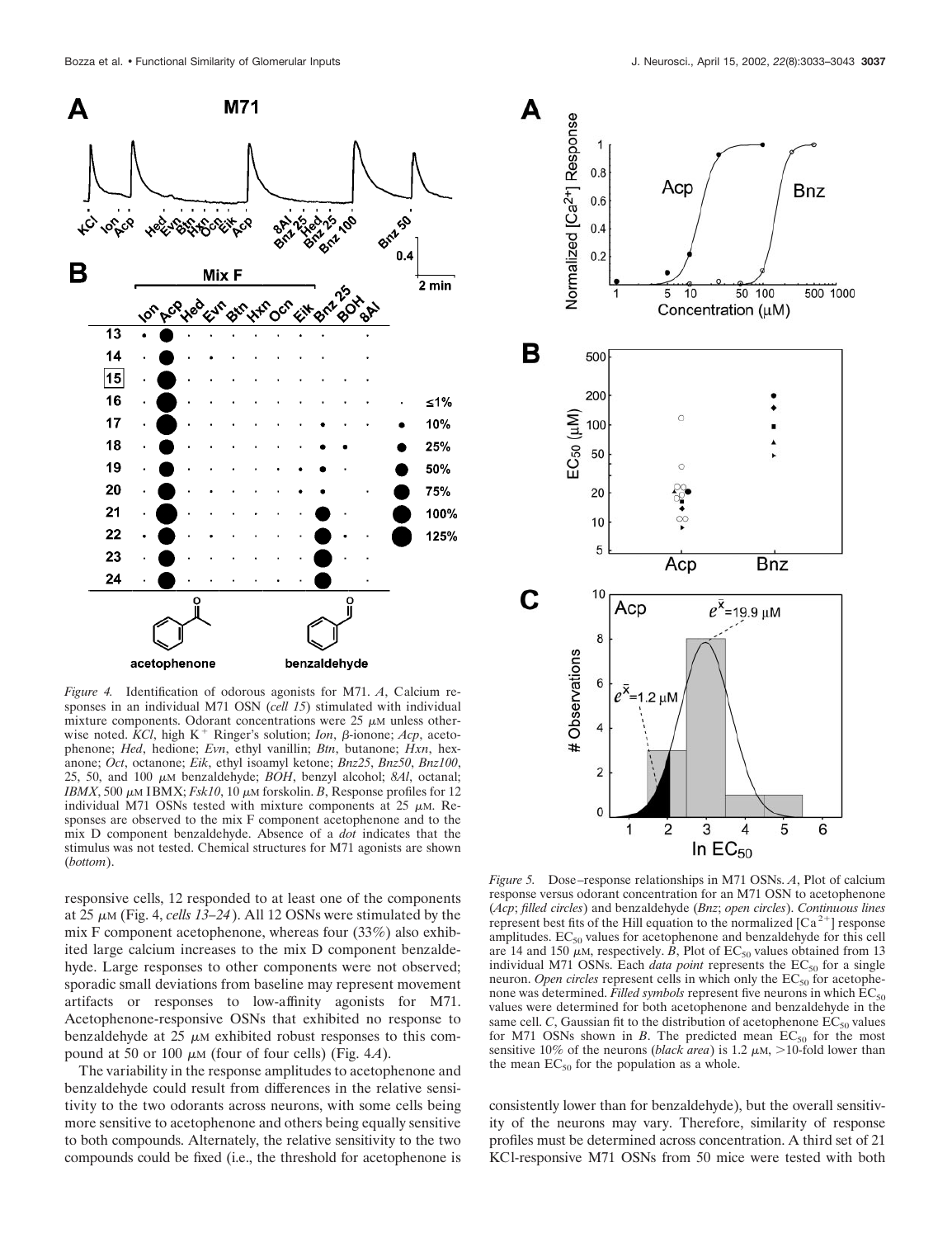acetophenone and benzaldehyde at multiple concentrations, and dose–response relationships were determined. All 21 neurons responded to acetophenone at or above  $25 \mu$ M, whereas 11 of 15 cells responded to benzaldehyde at or above  $25 \mu$ M. Acetophenone dose–response curves were compiled for 13 OSNs; of these, benzaldehyde dose–response curves were compiled for five OSNs.

Dose–response relationships for  $[Ca^{2+}]$ <sub>i</sub> in M71 OSNs were steep, with threshold and saturation often falling within one log unit of stimulus concentration (Fig. 5*A*). The peak  $[Ca^{2+}]$  response to odorants was  $646 \pm 87$  nm (mean  $\pm$  SEM;  $n = 13$ ). The saturation of the odorant response was not likely attributable to saturation of fura-2 because the maximal odorant response amplitudes were frequently smaller than those evoked by KCl depolarization and were always smaller than the response amplitude elicited with the calcium ionophore ionomycin (data not shown).

The overall sensitivity of M71 OSNs to acetophenone varied over two orders of magnitude (Fig. 5*B*). The geometrical mean  $EC_{50}$  values for acetophenone and benzaldehyde were 19.9  $\mu$ M  $(n = 13)$  and 98.4  $\mu$ <sub>M</sub>  $(n = 5)$  respectively; this difference was statistically significant (paired-samples *t* test;  $p < 0.001$ ). Individual neurons that responded to both compounds consistently exhibited a higher sensitivity to acetophenone than to benzaldehyde (Fig. 5*B*). Given the range of sensitivity observed for a single compound, the most sensitive 10% of a neuronal population with the observed mean and SD would exhibit a mean  $EC_{50}$  of 1.2  $\mu$ M for acetophenone (Fig. 5*C*). Thus, a significant proportion of afferents projecting to a given glomerulus may exhibit a mean affinity that is  $\sim$ 10-fold higher than the afferent population as a whole.

Together, we thus identified a common odorant response profile in 37 individual M71 OSNs. Whereas the population as a whole responds over a wide range of stimulus concentrations, the individual neurons exhibit similar relative sensitivity across concentration with respect to acetophenone and benzaldehyde. It should be noted that, when responsiveness of neurons was tested across concentration, 21 of 21 OSNs (100%) responded to acetophenone, suggesting that a vast majority, if not all, M71 OSNs detect this odorant.

## **Functional similarity is mediated by M71**

We demonstrated a tight correlation between expression of the *M71* gene and responsiveness to acetophenone and benzaldehyde. However, this correlation does not allow us to conclude that M71 mediates responses to one or both of these compounds, because M71 may be coexpressed with another OR or another molecule that itself would be responsible for the observed responses. To address this, we replaced the *M71* coding sequence with the rat *I7* OR coding sequence (Fig. 1*A*). Previous studies had identified octanal and related aliphatic aldehydes as ligands for rat I7 (Krautwurst et al., 1998; Zhao et al., 1998). Thus, we reasoned that the  $rI7 \rightarrow M71$  coding sequence swap should result in a loss of responsiveness to acetophenone and benzaldehyde and a gain of responsiveness to expected rat I7 agonists such as octanal.

A set of 43 KCl-responsive  $rI7 \rightarrow M71$  OSNs from 50 mice were stimulated with the odorant mixtures and/or individual components. Four cells responded to forskolin only, and 25 responded to at least one odorant stimulus at  $25 \mu$ m. Of these, 15 OSNs were tested repeatedly with odorants and were included in the analysis (Fig. 6*B*, *cells 1–15*). In contrast to M71 OSNs, responses could be elicited in  $rI7 \rightarrow M71$  OSNs using mix D and mix A but not mix F (Fig. 6*A*). All neurons tested responded to octanal  $(n = 15)$ , although none responded to acetophenone or benzaldehyde (*n*



*Figure 6.* Odorant response profiles of  $rI7 \rightarrow M71$  OSNs. *A*, Calcium responses in a single rI $\overline{7} \rightarrow M71$  OSN (*cell 7*) stimulated with the odorant mixtures and selected components at  $25 \mu M$ . *B*, Response profiles for 15 individual rI7 $\rightarrow$ M71 OSNs tested with mixtures (*left*) and components  $(right)$  at 25  $\mu$ M. Neurons responded to octanal, citronellal, citral, and cinnamaldehyde but not to acetophenone and benzaldehyde. Absence of a *dot* indicates that the odorant was not tested.  $KCl$ , High  $K^+$  Ringer's solution; *A–F*, mixes A–F; *4Al*, butanal; *6Al*, hexanal; *8Al*, octanal; *10Al*, decanal; *Citn*,  $(+)$ - and  $(-)$ -citronellal; *Cit*, citral; *Cin*, cinnamaldehyde; *Acp*, acetophenone; *Bnz*, benzaldehyde. Chemical structures for rI73M71 agonists are shown (*bottom*).

13) (Fig.  $6B$ ), even at 100  $\mu$ M (data not shown). Conversely, responses to octanal were not observed in M71 OSNs  $(n = 9)$ (Fig. 4*B*). Thus, M71 mediates the responses to both acetophenone and benzaldehyde.

In our assay, the response profiles observed for the rat I7 OR are similar to those reported previously (Krautwurst et al., 1998; Zhao et al., 1998; Araneda et al., 2000), albeit with some differences. Consistent with previous findings,  $rI7 \rightarrow M71$  OSNs responded to the mix A component citronellal and failed to respond to butanal  $(n = 3)$  and hexanal  $(n = 8)$ . In our assay, only one of eight neurons was stimulated by decanal, a compound that has been reported as a rat I7 agonist (Araneda et al., 2000). Moreover, robust responses were seen to cinnamaldehyde (three of three cells), which has not been identified as an I7 agonist, and to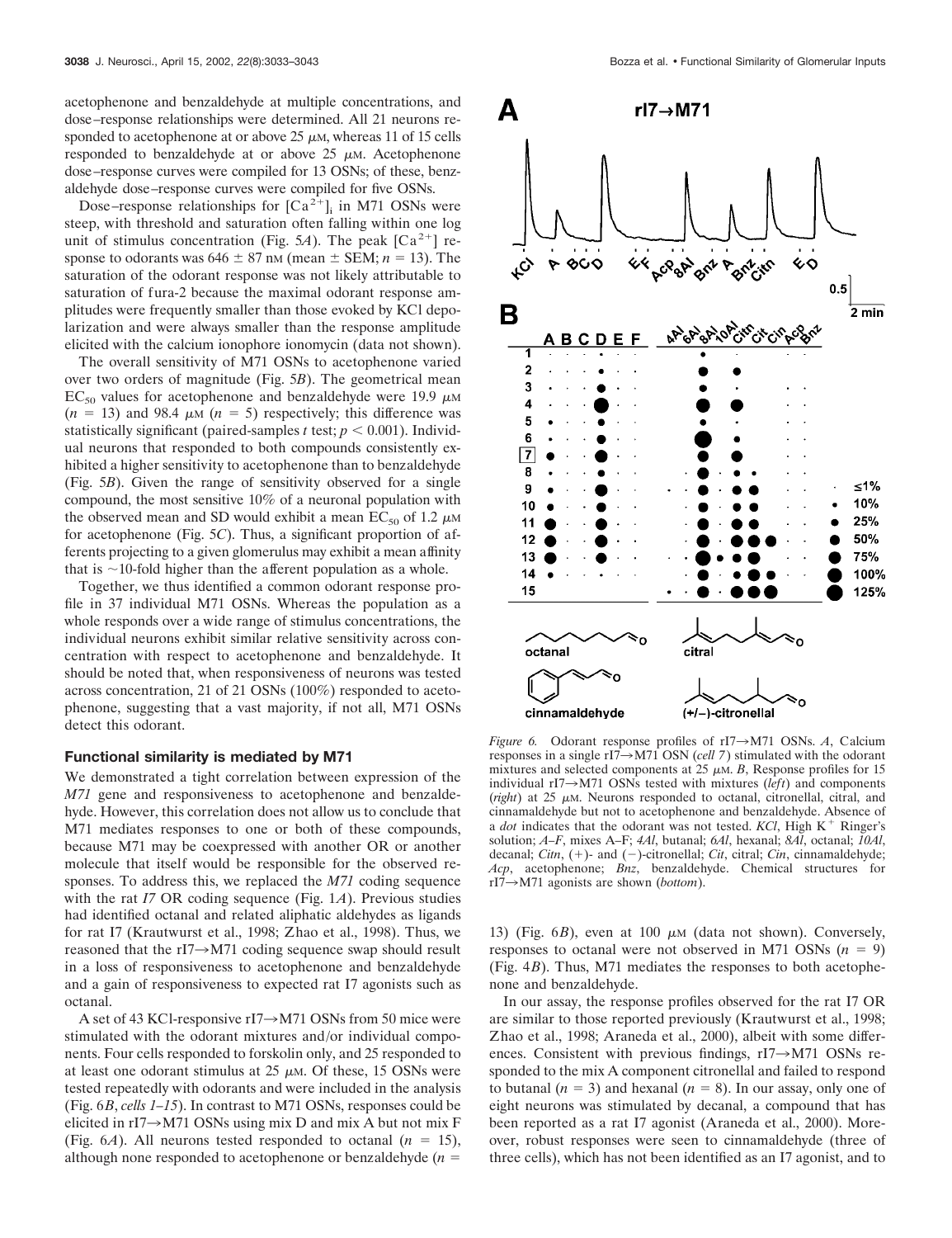

*Figure 7.* Response profiles of mouse I7 expressed in different zones. *A*, *Top*, Diagram of the (*mI7-IRES-tauGFP*) allele. *IRES-tauGFP* ( *green box*) sequences are inserted just after the mouse *I7* coding sequence ( *purple box*) in the endogenous mouse *I7* locus ( *purple line*). *Bottom*, Diagram of the *mI7→M71-IRES-tauGFP* allele. The mouse *I7* coding sequence (*purple box*) and *IRES-tauGFP* sequences replace the M71 coding sequence in the *M71* locus (*black line*). Both alleles are illustrated after Cre-mediated excision of the *neo*-selectable markers. *B*, View of the medial face of the turbinates in an I7-G mouse showing GFP-labeled neurons in the most ventral zone (zone 1) of the olfactory epithelium. *C*, View of the medial turbinates in an I7 $\rightarrow$ M71-G mouse showing GFP-labeled neurons in the most dorsal zone of the olfactory epithelium (zone 4). Response profiles for eight mouse I7 neurons (*D*) and six mI7 $\rightarrow$ M71 OSNs (*E*) tested with a homologous series of aldehydes at  $25 \mu M$ . Neurons from both strains exhibited similar response profiles. Large responses were elicited by heptanal, octanal, cinnamaldehyde,  $(+)$ -citronellal,  $(-)$ -citronellal, citral, and *trans*-2-octenal. Average responses (*Avg*) are shown at the *bottom* of

citral (eight of eight cells), which has been characterized as a partial agonist for rat I7 (Zhao et al., 1998; Araneda et al., 2000). In many  $rI7 \rightarrow M71$  OSNs, responses to these odorants were equal in amplitude to responses elicited with octanal.

# **Interzonal swap of mouse I7**

The discrepancy observed in the agonist profiles for  $rI7 \rightarrow M71$ may be caused by gross changes in odorant response properties attributable to expression in different species (rat vs mouse) or in different zones within a species (rat I7 in zone 1, M71 in zone 4). We tested the latter possibility by comparing the response properties of OSNs expressing the mouse *I7* gene from its endogenous locus with OSNs expressing mouse I7 from the M71 locus  $(mI7 \rightarrow M71)$ . The mouse I7 OR differs in 15 amino acid residues from rat I7 and is reported to have slightly different response properties (Chess et al., 1994; Krautwurst et al., 1998; Zhao et al., 1998). We targeted the endogenous mouse *I7* gene with tauGFP (*mI7-IRES-tauGFP*) and swapped the mouse I7 coding sequence into the M71 locus (*mI7→M71-IRES-tauGFP*) (Fig. 7*A*). The mouse *I7* gene is expressed in the most ventral zone (zone 1) of the olfactory epithelium (Fig. 7*B*), whereas the mI7 $\rightarrow$ M71 swap is expressed in the most dorsal zone (zone 4), as seen in  $rI7 \rightarrow M71$  mice (compare Figs. 1*C*, 7*C*). We then tested for differences in response profiles using a homologous series of aldehydes, including identified rat I7 agonists.

Neurons from both mouse I7 strains exhibited robust responses to the known rat I7 agonists heptanal, octanal, *trans*-2-octenal, and both  $(+)$  and  $(-)$  isomers of citronellal. The mouse I7 OR has been reported to respond to heptanal but not octanal at a single concentration (Krautwurst et al., 1998). We observed that both compounds were effective stimuli at  $25 \mu M$ . Similar to  $rI7 \rightarrow M71$ , robust responses were also observed to cinnamaldehyde and citral in both strains. The smaller, sporadic responses to hexanal, nonanal, and hydroxycitronellal in both mouse I7 strains are similar to benzaldehyde responses seen in M71 OSNs (Fig. 4*B*). This suggests that responses to these ligands may be near the threshold of detection in our assay at  $25 \mu$ M. The similarity of the two population responses strongly suggests that zone of expression does not drastically alter the specificity of mouse I7 for the tested odorants. It also indicates that zone of expression does not explain the subtle differences observed in the rat I7 response profile.

## **Axonal projections of M71 and rI7**3**M71 OSNs**

ORs are known to play a role in axon guidance, because swapping the OR at a given locus changes the location of glomerular formation. Axons from M71 OSNs project the caudal aspect of the dorsal OB (Fig. 8*A*). When expressing rat I7, however, the location of axonal convergence shifts anteriorly (Fig. 8, compare *A*, *B*). To determine the extent of the axonal rerouting within the same mouse, we crossed homozygous M71-G mice to homozygous  $rI7 \rightarrow M71$ -G mice, thus creating compound heterozygotes at the *M71* locus. Because of monoallelic expression of OR genes (Chess et al., 1994; Strotmann et al., 2000; Ishii et al., 2001), one-half of the OSNs expressing the M71 locus should express M71 and tauGFP, whereas one-half should express rat I7, GFP,

 $\leftarrow$ 

each plot. *5Al*, Pentanal; *6Al*, hexanal; *7Al*, heptanal; *8Al*, octanal; *9Al*, nonanal; *10Al*, decanal; *Cin*, cinnamaldehyde; *Citn*, citronellal; *Cit*, citral; *Hct*, hydroxycitronellal; *t2–8Al*, *trans*-2-octenal; *Acp*, acetophenone; *Car*,  $(+)$ - and  $(-)$ -carvone.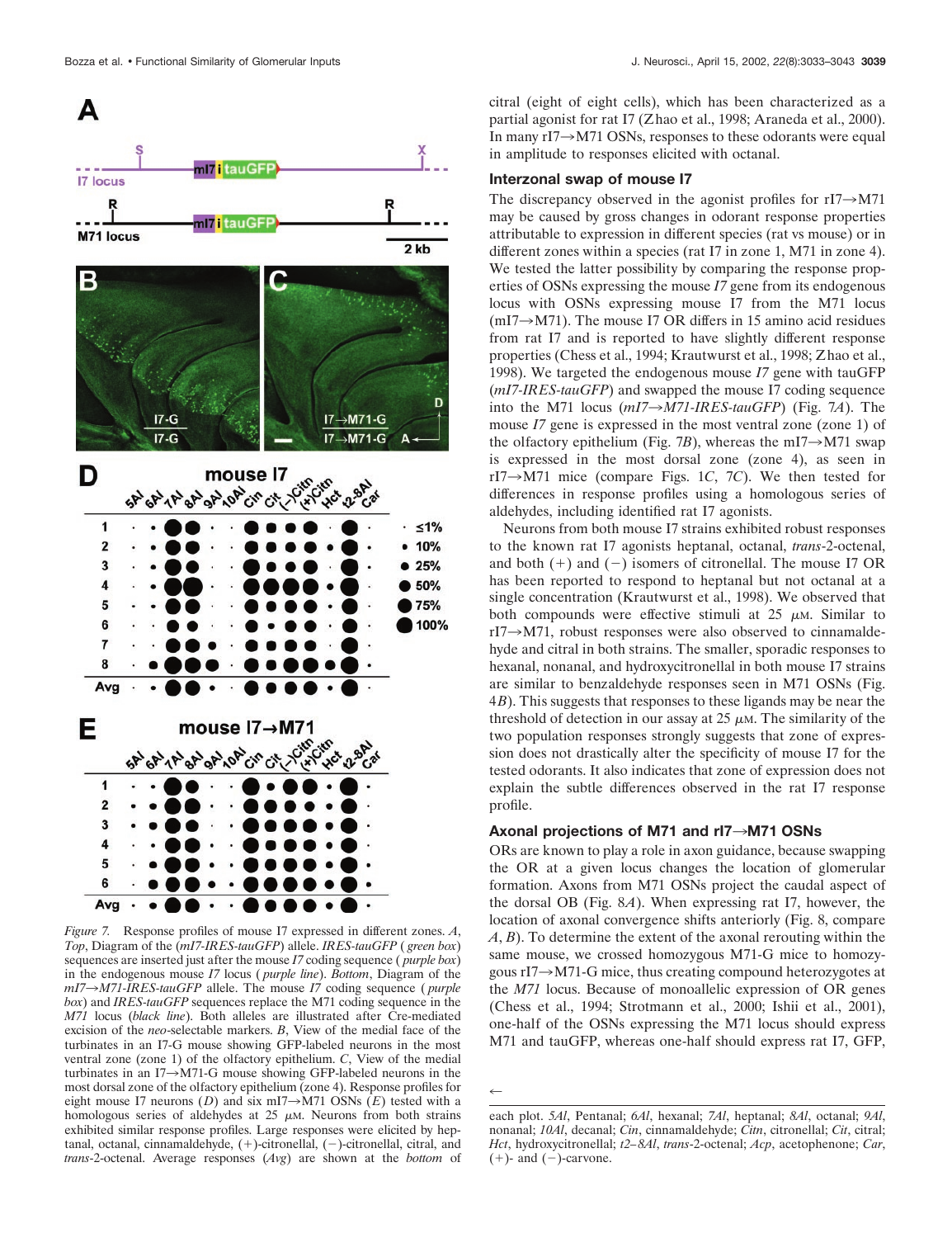

*Figure 8.* Shifted glomerular position in rI7 $\rightarrow$ M71 mice. *A*, *B*, Dorsal view of the left and right OBs from a homozygous M71-G mouse (*A*) and from a homozygous rI7→M71-G mouse (*B*) showing the bilaterally symmetrical location of the lateral glomeruli in the dorsal OB. The *horizontal arrow* in *B* marks the midline of the mouse; *right* is above, and *left* is below. Out-of-focus fluorescence from the medial glomeruli can also be seen in M71-G mice (*A*). Note the presence of a double lateral glomerulus in the left (*bottom*) OB in *B*. *C*, Medial view of the right OB from a M71-G  $\times$  rI7 $\rightarrow$ M71-G compound heterozygous mouse in which labeled rI7 $\rightarrow$ M71 (*left*) and M71 (*right*) glomeruli form in the same mouse. The resulting glomeruli are smaller and less bright than those from homozygous M71-G and  $rI7 \rightarrow M71-G$  mice, consistent with the fact that approximately one-half of the number of axons converge to each glomerulus. The rat I7 swap shifts the site of axonal convergence anterior and ventral with respect to M71. *D*, Medial view of the right OB from a heterozygous OMP-GFP mouse in which all glomeruli are labeled. A, Anterior; L, lateral; D, dorsal; wt, wild type. Scale bar, 650  $\mu$ m.

and taulacZ. Consequently, GFP-expressing axons should segregate into two populations based on OR expression, resulting in the formation of separate glomeruli, each comprising approximately one-half the number of afferents. Consistent with this idea, two glomeruli can be seen on the medial (Fig. 8*C*) and lateral (data not shown) hemispheres of the OB in compound heterozygous mice; as expected, these glomeruli are smaller in size and less intensely fluorescent than in homozygous mice (data not shown). The rat I7 swap results in axonal rerouting to a more anterior, ventral position. Axons from  $rI7 \rightarrow M71$  OSNs, which can be distinguished from M71 axons by X-gal staining, do not project to the M71 glomeruli  $(n = 6$  mice; data not shown), indicating that all  $rI7 \rightarrow M71$  axons are rerouted.

Neurons that express the *M71* gene typically project to a single medial and single lateral glomerulus in the dorsal OB (Fig. 8*A*). However, both M71 and  $rI7 \rightarrow M71$  OSNs occasionally form multiple glomeruli in each hemisphere of the OB (Fig. 8*B*, left bulb). Interestingly, the frequency of multiple glomeruli was different in the two strains. For M71, 14% of medial and lateral convergent loci examined exhibited double glomeruli  $(n = 118 \text{ sites})$ ; 6 of 22 mice (27%), in which all four convergent loci were viewed, exhibited at least one double glomerulus. For rI7 $\rightarrow$ M71, 34% of convergence sites had two glomeruli, and 3% had three glomeruli  $(n = 102 \text{ sites})$ ; 21 of 26 (81%) mice examined exhibited multiple glomeruli in at least one medial or lateral convergence site. The incidence of multiple glomeruli is significantly different between the two strains ( $\chi^2$  test;  $p < 0.001$ ). Thus, the formation of multiple glomeruli correlates with the expressed OR coding sequence and not with the locus of expression in a defined neuronal population.

Mouse *I7* is normally expressed by neurons in the most ventral zone of the olfactory epithelium. When swapped into the *M71* locus, expression of both rat and mouse I7 ORs is imposed in OSNs whose cell bodies reside in the most dorsal epithelial zone. Because the zones project globally onto distinct regions in the OB (Mori et al., 1999), it is not surprising that the  $rI7 \rightarrow M71$  glomeruli are at a considerable distance from the endogenous mouse I7 glomeruli, which are located in the ventral OB (data not shown).

To examine whether  $rI7 \rightarrow M71$  OSNs innervate a glomerulus with another afferent population or form novel glomeruli, we looked for nontagged axons within  $rI7 \rightarrow M71$  glomeruli in homozygous mice by labeling all afferents with an antibody to the G-protein subunit  $G_{\text{coll}}(G_{\text{olf}})$ . In control experiments, staining for  $G<sub>off</sub>$  in M71-G heterozygous mice reveals nontagged axons within M71 glomeruli (Fig. 9*A*); by inference, the nontagged axons are from OSNs that express the wild-type *M71* allele. Thus, this method can detect nontagged axons within a labeled glomerulus, as demonstrated for P2 glomeruli (Belluscio et al., 1999). In contrast, glomeruli in homozygous rI7→M71 mice (Fig. 9*C*) are indistinguishable from those in homozygous M71-G mice (Fig. 9*B*), demonstrating that a majority of axons projecting to  $rI7 \rightarrow M71$  glomeruli are GFP tagged and thus express rat I7. This suggests that expression of the exogenous rat I7 OR directs afferents to form novel glomeruli that are homogeneously innervated by this novel OSN population.

## **DISCUSSION**

We used a combination of gene targeting and calcium imaging to functionally analyze OSNs that express defined ORs. This method has revealed previously unknown agonists for M71, rat I7, and mouse I7 ORs. Our results demonstrate that expression of



*Figure 9.* Formation of novel glomeruli by  $rI7 \rightarrow M71$  OSNs. *A*, Crosssection through an M71 glomerulus in a heterozygous M71-G mouse. After staining with an antibody against G<sub>olf</sub> (*red*) to label all afferents, GFP-tagged (GFP ) axons are *green* and *red* ( *yellow*), and nontagged (GFP  $\bar{\phantom{a}}$ ) axons are only *red*. GFP<sup> $+$ </sup> and GFP  $\bar{\phantom{a}}$  axons can be visualized in the same section when a glomerulus receives inputs from a mixed population of OSNs. *B*, The same experiment in homozygous M71-G mice shows that the M71 glomerulus receives most or all of its input from GFP<sup>+</sup>-G<sub>olf</sub><sup>+</sup> (*yellow*) axons. *C*, The pattern of labeling in an rI7 $\rightarrow$ M71 glomerulus in a homozygous rI7 $\rightarrow$ M71-G mouse is indistinguishable from a homozygous M71 glomerulus and exhibits a preponderance of  $GFP<sup>+</sup>-G<sub>olf</sub>$ <sup>+</sup> (*yellow*) axons, indicating that these axons form novel glomeruli. All sections were counterstained with the nuclear dye TOTO-3  $(blue)$ . Scale bar, 25  $\mu$ m.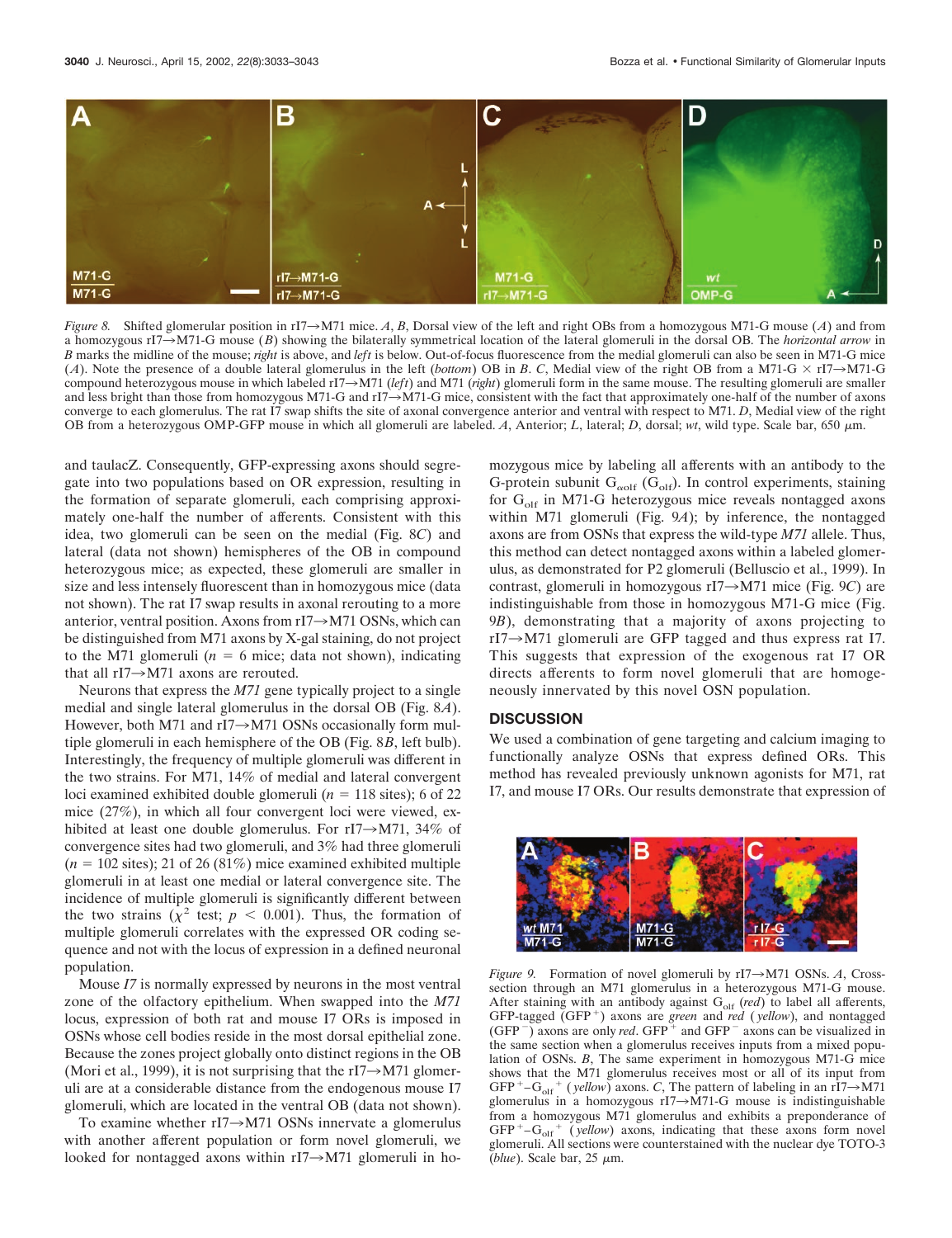a given OR imparts functional similarity to populations of OSNs while concomitantly directing the site of axonal convergence in the OB. Moreover, expressing a given OR in different zones of the olfactory epithelium did not significantly alter the observed response profiles. Our data confirm and extend the notion that the expressed OR directs the functional organization of the primary olfactory projection, resulting in glomeruli that receive inputs from functionally similar afferents.

## **OR agonist profiles**

Previous studies have associated ligands with vertebrate ORs using single-cell PCR (Malnic et al., 1999; Touhara et al., 1999; Kajiya et al., 2001), *in vitro* heterologous expression (Krautwurst et al., 1998; Wetzel et al., 1999), and *in vivo* overexpression assays (Zhao et al., 1998; Araneda et al., 2000). It is important to determine whether ligand profiles determined using these methods hold true in native OSNs. The present study permits us to examine, for the first time, the response properties of defined ORs expressed from endogenous genetic loci and coupled to appropriate second-messenger pathways in olfactory cilia.

Using this assay, we confirm certain aspects of the reported rat and mouse I7 response profiles (Krautwurst et al., 1998; Zhao et al., 1998; Araneda et al., 2000) but observe differences in others. We find that mouse and rat I7 both respond to cinnamaldehyde and citral, agonists not previously associated with either OR, whereas decanal did not elicit responses in all  $rI7 \rightarrow M71$  OSNs at the single concentration tested. These differences are not likely caused by the zone of expression because mouse I7 behaves similarly when expressed in two distinct zones in the mouse olfactory epithelium. Unfortunately, it is difficult to eliminate the possibility that rat I7 assumes a different ligand specificity when overexpressed in the rat or in heterologous systems. However, we believe it is more likely that the discrepancies are attributable to methodological factors such as relative concentration of odorants, method of stimulus delivery, levels of OR expression, and/or type of assay (field potentials in whole epithelium vs calcium imaging in single cells). Our findings point out the necessity to compare data from different assays to assess the response properties of ORs.

## **Dynamic range of OSNs**

Odorant-induced calcium responses in M71 OSNs saturate over an  $\sim$ 10-fold increase in stimulus concentration. This is similar to the dynamic range observed when measuring transduction current and/or spike frequency in randomly selected OSNs *in vitro* (Firestein et al., 1993; Reisert and Matthews, 1999). Although calcium transients in the cilia correlate with transduction current in amphibian OSNs (Reisert and Matthews, 2001), the degree to which somatic  $[Ca^{2+}]$ <sub>i</sub> accurately reflects transduction current or spike frequency is not known; somatic  $Ca^{2+}$  transients likely result from voltage-gated  $Ca^{2+}$  channel activation (Schild et al., 1994) and  $Ca^{2+}$ -induced  $Ca^{2+}$  release (Zufall et al., 2000). Despite this, calcium imaging revealed a consistent differential sensitivity of the M71 OR to particular odorants (acetophenone and benzaldehyde), indicating that this method accurately reports relative odorant responsiveness resulting from underlying OR expression.

#### **Sensitivity of odorant responses**

Single-cell thresholds obtained in our experiments and in published physiological studies are often several orders of magnitude higher than behavioral thresholds observed in animals (Reisert and Matthews, 1999; Duchamp-Viret et al., 2000; Reisert and Matthews, 2001). This apparent lack of sensitivity may result

from factors unrelated to the health or state of the cells. First, detection thresholds in animals result from the sensitivity of the individual OSNs, as well as circuit properties (convergence, amplification, and noise reduction) of the olfactory pathway. It is possible that intact animals can exhibit behavioral thresholds well below the  $EC_{50}$  of its sensors. Second, afferents that innervate a glomerulus may exhibit a range of sensitivities, as shown by our data. Some proportion of these OSNs would be significantly more sensitive than the mean  $EC_{50}$  of the population (Cleland and Linster, 1999; Wachowiak and Cohen, 2001).

Third, behavioral thresholds for the odorants used in our assay (e.g., acetophenone) are likely determined by ORs with higher affinities than the ORs studied here (e.g., M71). The response breadth of OSNs has been shown to narrow with decreasing concentration (Sato et al., 1994), suggesting that ORs respond to some set of low-affinity agonists and a relatively more restricted subset of high-affinity agonists. If this is true, the probability of encountering a high-affinity agonist may be low. Despite this, two effective stimuli (acetophenone and benzaldehyde) were identified when subjecting a single odorant receptor (M71) to a test panel of 48 compounds at relatively high concentrations. A similar case can be made for rat I7 (although octanal was included as an odorant given a priori knowledge of the I7 response spectrum) because the odorant panel contained two previously unidentified I7 agonists (citronellal and cinnamaldehyde). The most likely explanation for the high proportion of effective stimuli is that the identified odorants are relatively low-affinity agonists. Viewed in this way, the reproducible and selective response profiles observed in genetically identified neurons are consistent with broad tuning of individual mouse OSNs (Duchamp-Viret et al., 1999) and anatomically identified mouse glomeruli (Wachowiak and Cohen, 2001).

Differences in overall sensitivity among neurons likely contributed to the variability observed in response profiles determined at a single concentration; this effect would be exacerbated by the steep dose–response relationships observed. Stimulus sensitivity may be affected by variation in OR expression level, modulation of signal transduction pathways (Schild and Restrepo, 1998), differential expression of auxiliary proteins that may effect ligand binding (McLatchie et al., 1998), or differences in spare-receptor capacity (Cleland and Linster, 1999). However, we cannot rule out that variable sensitivity resulted from alterations in cell morphology or physiology caused by dissociation (e.g., number of intact cilia or proximity of dendritic knob to cell soma). To address this issue, we are developing methods to examine responses from genetically defined OSNs in more intact preparations. If the variability in  $EC_{50}$  values observed in dissociated OSNs is also observed *in vivo*, afferents innervating a given glomerulus that share similar tuning profiles may respond over different concentration ranges. This provides a potential explanation for the broad dynamic range of afferent input to defined glomeruli (Friedrich and Korsching, 1997; Wachowiak and Cohen, 2001).

#### **Relationship between ORs and glomeruli**

Our data provide compelling evidence that OR expression defines parallel information pathways, each consisting of a population of sensory neurons that share similar functional properties. Electron microscopic analysis of gene-targeted mice demonstrates that axons from OSNs expressing the same OR converge to form mutually exclusive glomeruli (Treloar et al., 2002). Thus, OR expression determines the formation of glomeruli that are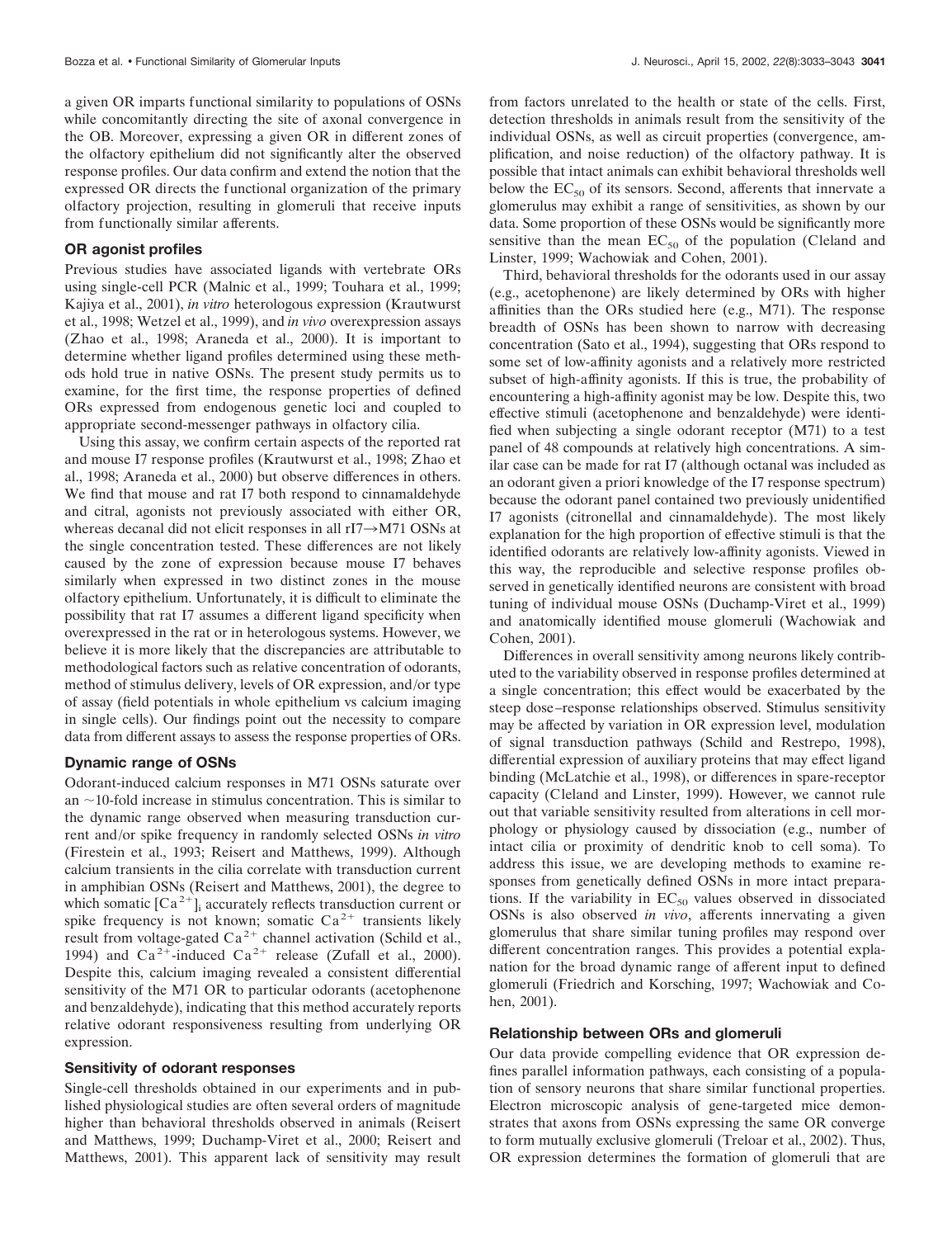functional units at the level of afferent input. However, we also observe that axons from OR-defined OSNs occasionally form multiple glomeruli; similar data have been shown for the ORs P2, mOR37, and M72 in gene-targeted mice (Royal and Key, 1999; Strotmann et al., 2000; Zheng et al., 2000) and for M50 in wild-type mice (Lin et al., 2000). This is consistent with subtle bilateral asymmetries in odorant response patterns observed in the rodent OB (Johnson et al., 1999; Rubin and Katz, 1999; Belluscio and Katz, 2001; Meister and Bonhoeffer, 2001). Thus, the glomerular representation of functionally similar OSN populations may vary, and all glomeruli that receive mutually exclusive inputs from these OSNs should be considered part of a functional unit.

Expression of the rat *I7* coding sequence from the *M71* locus results in a significantly higher incidence of multiple glomeruli than expression of the *M71* coding sequence. This suggests that the probability of forming multiple glomeruli, which occurs with wild-type alleles (Lin et al., 2000), likely relates to which OR protein is expressed. The formation of multiple glomeruli may be affected by the position of glomerular convergence on the OB surface, the total number of OSNs expressing a given OR, or variability in the level of OR expression within a defined neuronal population.

The present data are consistent with the notion that ORs mediate both axon guidance (Mombaerts et al., 1996; Wang et al., 1998) and odorant responsiveness. Interestingly, when rat *I7* is expressed in the mouse, it directs the formation of novel glomeruli that do not exist in nongenetically manipulated mice. This reveals a plasticity in the glomerular array that may reflect the evolutionary imperative to form a novel glomerulus when a novel OR gene or allelic variant emerges. Determining to what degree the formation of novel glomeruli correlates with changes in odor specificity will provide insight into the logic of stimulus mapping in the OB.

#### **REFERENCES**

- Araneda RC, Kini AD, Firestein S (2000) The molecular receptive range of an odorant receptor. Nat Neurosci 3:1248–1255.
- Belluscio L, Katz LC (2001) Symmetry, stereotypy, and topography of odorant representations in mouse olfactory bulbs. J Neurosci 21:2113–2122.
- Belluscio L, Koentges G, Axel R, Dulac C (1999) A map of pheromone receptor activation in the mammalian brain. Cell 97:209–220.
- Bozza TC, Kauer JS (1998) Odorant response properties of convergent olfactory receptor neurons. J Neurosci 18:4560–4569. Brand A (1995) GFP in *Drosophila*. Trends Genetics 11:324–325.
- 
- Buck L, Axel R (1991) A novel multigene family may encode odorant receptors: a molecular basis for odor recognition. Cell 65:175–187.
- Buiakova OI, Baker H, Scott JW, Farbman A, Kream R, Grillo M, Franzen L, Richman M, Davis LM, Abbondanzo S, Stewart CL, Margolis FL (1996) Olfactory marker protein (OMP) gene deletion causes altered physiological activity of olfactory sensory neurons. Proc Natl Acad Sci USA 93:9858–9863.
- Bunting M, Bernstein KE, Greer JM, Capecchi MR, Thomas KR (1999) Targeting genes for self-excision in the germ line. Genes Dev 13:1524–1528.
- Chess A, Simon I, Cedar H, Axel R (1994) Allelic inactivation regulates olfactory receptor gene expression. Cell 78:823–834.
- Cleland TA, Linster C (1999) Concentration tuning mediated by spare receptor capacity in olfactory sensory neurons: a theoretical study. Neural Comput 11:1673–1690.
- Duchamp-Viret P, Chaput MA, Duchamp A (1999) Odor response properties of rat olfactory receptor neurons. Science 284:2171–2174.
- Duchamp-Viret P, Duchamp A, Chaput MA (2000) Peripheral odor coding in the rat and frog: quality and intensity specification. J Neurosci 20:2383–2390.
- Firestein S, Picco C, Menini A (1993) The relation between stimulus and response in olfactory receptor cells of the tiger salamander. J Physiol (Lond) 468:1–10.
- Friedrich RW, Korsching SI (1997) Combinatorial and chemotopic odorant coding in the zebrafish olfactory bulb visualized by optical imaging. Neuron 18:737–752.
- Frings S, Lindemann B (1991) Current recording from sensory cilia of olfactory receptor cells in situ. I. The neuronal response of cyclic nucleotides. J Gen Physiol 97:1–16.<br>Grynkiewicz G, Poenie M, Tsien RY (1985) A new generation of Ca<sup>2+</sup>
- indicators with greatly improved fluorescence properties. J Biol Chem 260:3440–3450.
- Hildebrand JG, Shepherd GM (1997) Mechanisms of olfactory discrimination: converging evidence for common principles across phyla. Annu Rev Neurosci 20:595–631.
- Ishii T, Serizawa S, Kohda A, Nakatani H, Shiroishi T, Okumura K, Iwakura Y, Nagawa F, Tsuboi A, Sakano H (2001) Monoallelic expression of the odourant receptor gene and axonal projection of olfactory sensory neurones. Genes Cells 6:71–78.
- Johnson BA, Woo CC, Hingco EE, Pham KL, Leon M (1999) Multidimensional chemotopic responses to n-aliphatic acid odorants in the rat olfactory bulb. J Comp Neurol 409:529–548.
- Kajiya K, Inaki K, Tanaka M, Haga T, Kataoka H, Touhara K (2001) Molecular bases of odor discrimination: reconstitution of olfactory receptors that recognize overlapping sets of odorants. J Neurosci 21:6018–6025.
- Kao JPY (1994) Practical aspects of measuring  $[Ca^{2+}]$  with fluorescent indicators. Methods Cell Biol 40:155–181.
- Kauer JS (1987) Coding in the olfactory system. In: Neurobiology of taste and smell (Finger TE, Silver WL, eds), pp 205–231. New York: **Wiley**
- Kauer JS, Cinelli AR (1993) Are there structural and functional modules in the vertebrate olfactory bulb? Microsc Res Tech 24:157–167.
- Krautwurst D, Yau KW, Reed RR (1998) Identification of ligands for olfactory receptors by functional expression of a receptor library. Cell 95:917–926.
- Lakso M, Pichel JG, Gorman JR, Sauer B, Okamoto Y, Lee E, Alt FW, Westphal H (1996) Efficient in vivo manipulation of mouse genomic sequences at the zygote stage. Proc Natl Acad Sci USA 93:5860-5865.
- Leinders-Zufall T, Rand MN, Shepherd GM, Greer CA, Zufall F (1997) Calcium entry through cyclic nucleotide-gated channels in individual cilia of olfactory receptor cells: spatiotemporal dynamics. J Neurosci 17:4136–4148.
- Lin DM, Wang F, Lowe G, Gold GH, Axel R, Ngai J, Brunet L (2000) Formation of precise connections in the olfactory bulb occurs in the absence of odorant-evoked neuronal activity. Neuron 26:69–80.
- Malnic B, Hirono J, Sato T, Buck LB (1999) Combinatorial receptor codes for odors. Cell 96:713–723.
- McLatchie LM, Fraser NJ, Main MJ, Wise A, Brown J, Thompson N, Solari R, Lee MG, Foord SM (1998) RAMPs regulate the transport and ligand specificity of the calcitonin-receptor-like receptor. Nature 393:333–339.
- Meister M, Bonhoeffer T (2001) Tuning and topography in an odor map on the rat olfactory bulb. J Neurosci 21:1351–1360.
- Mombaerts P (1999) Molecular biology of odorant receptors in vertebrates. Annu Rev Neurosci 22:487–509.
- Mombaerts P, Wang F, Dulac C, Chao SK, Nemes A, Mendelsohn M, Edmondson J, Axel R (1996) Visualizing an olfactory sensory map. Cell 87:675–686.
- Mori K, Nagao H, Yoshihara Y (1999) The olfactory bulb: coding and processing of odor molecule information. Science 286:711–715.
- Murrell JR, Hunter DD (1999) An olfactory sensory neuron line, odora, properly targets olfactory proteins and responds to odorants. J Neurosci 19:8260–8270.
- Potter SM, Zheng C, Koos DS, Feinstein P, Fraser SE, Mombaerts P (2001) Structure and emergence of specific olfactory glomeruli in the mouse. J Neurosci 21:9713–9723.
- Reisert J, Matthews HR (1999) Adaptation of the odour-induced response in frog olfactory receptor cells. J Physiol (Lond) 519:801–813.
- Reisert J, Matthews HR (2001) Simultaneous recording of receptor cur-<br>rent and intraciliary  $Ca^{2+}$  concentration in salamander olfactory receptor cells. J Physiol (Lond) 535:637–645.
- Ressler KJ, Sullivan SL, Buck LB (1993) A zonal organization of odorant receptor gene expression in the olfactory epithelium. Cell 73:597–609.
- Ressler KJ, Sullivan SL, Buck LB (1994) Information coding in the olfactory system: evidence for a stereotyped and highly organized epitope map in the olfactory bulb. Cell 79:1245–1255.
- Rodriguez I, Feinstein P, Mombaerts P (1999) Variable patterns of axonal projections of sensory neurons in the mouse vomeronasal system. Cell 97:199–208.
- Royal SJ, Key B (1999) Development of P2 olfactory glomeruli in P2 internal ribosome entry site-tau-LacZ transgenic mice. J Neurosci 19:9856–9864.
- Rubin BD, Katz LC (1999) Optical imaging of odorant representations in the mammalian olfactory bulb. Neuron 23:499–511.
- Sato T, Hirono J, Tonoike M, Takebayashi M (1994) Tuning specificities to aliphatic odorants in mouse olfactory receptor neurons and their local distribution. J Neurophysiol 72:2980–2989.
- Schild D, Restrepo D (1998) Transduction mechanisms in vertebrate olfactory receptor cells. Physiol Rev 78:429–466.